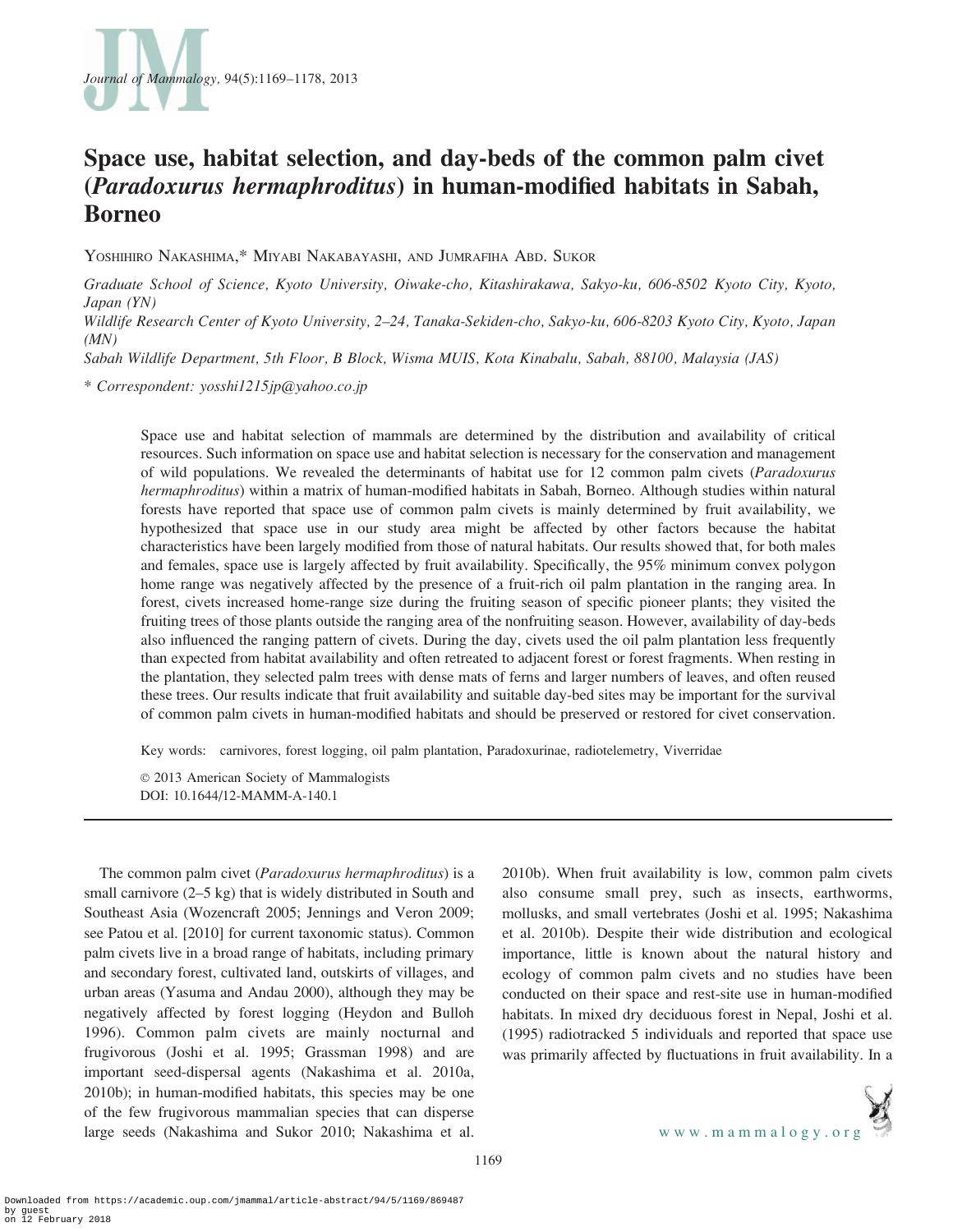mosaic of dry tropical forest in Thailand, Rabinowitz (1991) observed that 1 old male shifted his home-range center from dry deciduous dipterocarp forests to mixed deciduous forests during times of low fruit availability. Natural disturbances such as fire and floods also are likely to influence home-range sizes, activity centers, and activity patterns (Rabinowitz 1991). Grassman (1998) suggested that home-range size was affected by sex, body size, and habitat characteristics in seasonal evergreen forest in Thailand.

The common palm civet is considered a common species that can use disturbed habitats (Duckworth et al. 2008), but little is actually known about its conservation status and the impact of human-modified environments on wild populations. Although studies in natural forests have suggested that fruit availability is a major determinant of space use, a number of other factors also could affect space use and spatial organization in disturbed habitats. Given the large biotic and abiotic changes that may result from agricultural development, logging, and other human activities (Cannon et al. 1994; John 1997), we hypothesized that space use of common palm civets would be altered by these disturbances. To test our hypothesis and to identify resources that may be critical to their survival and reproduction, we radiotracked 12 common palm civets in a heavily logged forest and an adjacent oil palm (Elaeis guineensis) plantation in Sabah, Borneo.

## MATERIALS AND METHODS

Study area.—Our study was conducted from August 2007 to September 2009 in Tabin Wildlife Reserve (hereafter called Tabin), eastern Sabah, Borneo  $(5^{\circ}05' - 5^{\circ}22'N, 118^{\circ}30' -$ 118°55'E), Malaysia. Tabin covers an area of 122,539 ha and is almost exclusively surrounded by large agricultural areas that are planted with oil palm. Most of Tabin has been heavily logged, except for the Core Area (8,616 ha) located at the central part of Tabin, and 7 other smaller Virgin Jungle Reserves.

Our research was conducted in a forest on the western boundary of the reserve, and the adjacent oil palm plantation (Fig. 1). The forest was heavily logged at least twice in the 1980s (Mitchell 1994), and was dominated by pioneer species such as Duabanga moluccana (Lythraceae), Neolamarckia (Anthocephalus) cadamba (Rubiaceae), and Macaranga bancana, with a thick undergrowth dominated by tangles of climbers, giant herbaceous plants, and thorny creepers (Mitchell 1994). A small patch of ''primary forest'' remained in Virgin Jungle Reserve 83 (74 ha) around Mud Volcano. The oil palm plantation was about 25 years old and had a sparse understory of some shrubs, ferns, sedges, herbaceous plants, and grasses (Rajaratnam 2000; Rajaratnam et al. 2007). Within the plantation, small fragments (approximately 10 ha) of secondary forest remained. The topography of the study area was gently undulating, with the reserve at about 120 m above sea level.

Diet and fruit census.—We determined the diet of common palm civets by analyzing feces collected in 2-mm nylon mesh bags along gravel roads in secondary forest. We identified species using molecular techniques or by the footprints surrounding the feces (Nakashima et al. 2010a, 2010b). We also collected feces from individuals captured in traps. We did not determine diets in the primary forest because this habitat was too small and thus it was impossible to discriminate whether fecal contents were from food consumed in the primary forest or the surrounding secondary forest. We also conducted a monthly fruit census within primary and secondary forests, using methods of Furuichi et al. (2000). We walked along forest trails to search for mature fleshy fruits that had fallen on the ground (termed ''phenology'' trails; total trail length was 1.7 km in primary forest and 6.8 km in secondary forest; Fig. 1). We counted the number of fruit clusters, which were defined as aggregations extending 1 m on each side of a transect that included fruit fallen from a single tree (Furuichi et al. 2000). When we encountered a large contiguous cluster of fruit from several trees of the same species, we divided the cluster by the number of fruiting trees. Thus, the number of clusters matched the number of fruiting plants that dropped fruit within the belt transect. We divided fruits into 4 categories: figs (Ficus spp.), Leea aculeata, Endospermum diadenum, and others. This grouping was selected because the first 3 fruit categories are the main diet of common palm civets (Nakashima et al. 2010b). We did not conduct a fallen-fruit census in the plantation because it was difficult to estimate fruit abundance on the same basis as that used in the forests. Instead, we counted the number of fruiting trees. However, it was clear that oil palm fruits were very abundant: in September 2010, 34.3% of 100 palm trees bore at least 1 cluster of fruit. Oil palm trees bore fruit year-round with little seasonal variation (Y. Nakashima, pers. obs.; Wood and Liau 1984).

Radiotracking.—We set 10 locally made wire-cage traps (approximately  $80 \times 40 \times 40$  cm) along the fallen-fruit trails and on the gravel road leading to the Core Area in August– September 2008. In addition, in January–April 2009, traps were set along the road to Tunku, which runs along the forest– plantation boundary (Fig. 1). Traps were baited with bananas, papayas, or cempedak (local fruits), and checked each morning. Trap locations were selected on the basis of the presence of animal trails and feces or any other signs of civet activity. Traps were placed on level, dry ground near a tree or other source of cover, and were staked to the ground. The trap floor was covered with a thin layer of humus and leaves to minimize detection of the spring mechanism by civets and to maintain substrate continuity (Colon 2002). Captured civets were immobilized with Zoletil (Vibrac Laboratories, Inc., Carros, France) at 3.5 mg/kg and examined to determine their health, sex, age, and reproductive status. Age was estimated from body size, tooth wear, and reproductive condition, with individuals being categorized as juvenile, subadult, adult, or old. Only adults were fitted with radiocollars (M2940B; Advanced Telemetry Systems, Inc., Isanti, Minnesota). Mean collar mass was about 60 g  $(2.1-3.5\%$  of civet body weight). The animals were released once they were sufficiently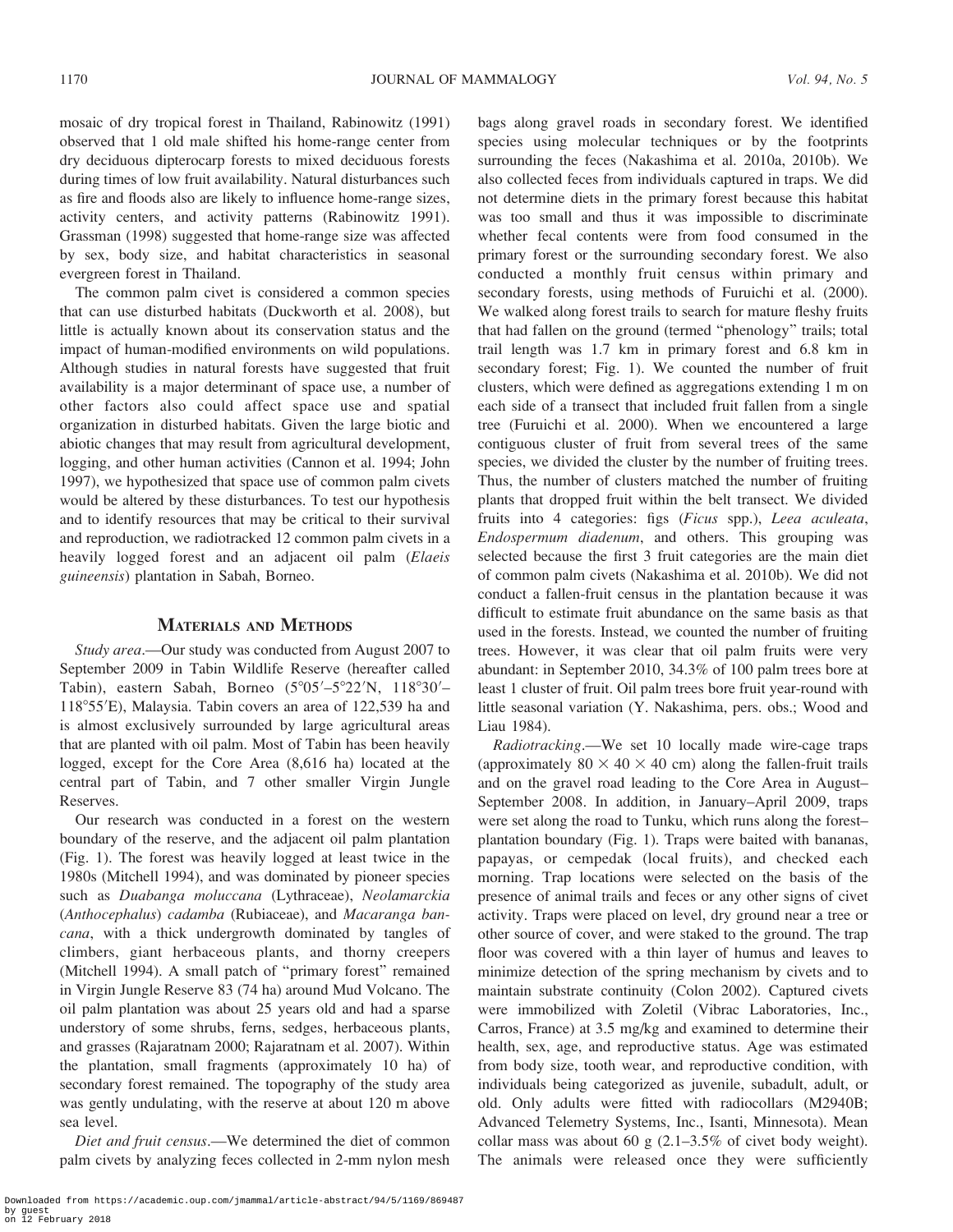

FIG. 1.—Map of the study area at Tabin Wildlife Reserve, Borneo, which shows the juxtaposition of primary and secondary forest habitats with the oil palm plantation and the locations where sampling was conducted.

recovered to assume a normal resting posture in the trap. All trapping and handling protocols conformed to guidelines sanctioned by the American Society of Mammalogists (Sikes et al. 2011). Except for 2 individuals (CPM2 and CPF3), radiocollars dropped off naturally or were removed when individuals were recaptured.

Individuals were radiotracked using receivers and handheld 3-element yagi antennas (ATS3EL; Advanced Telemetry Systems, Inc.). We triangulated bearings obtained by observers positioned at global positioning system–mapped stations. We obtained at least 3 bearings from marked positions for each tagged animal, using a sighting compass. Successive bearings were taken no more than 10 min apart to minimize location errors caused by movement. Radiocollared individuals were located a minimum of 5 times per week with an interval of  $\geq$ 12 h to ensure the statistical independence of successive locations (Harris et al. 1990). Tracked individuals were approached as close as possible to minimize distance errors. Tests on hidden transmitters (Kenward 2001) revealed a triangulation error of approximately 30 m at a distance of 300 m from the transmitter.

During the day, we attempted to locate day-beds of resting civets by homing (Mudappa 2001, 2006). However, it was impossible to systematically locate resting civets in the forests because dense mats of vines often covered trees. In the plantation, we identified the resting site by watching the animal emerge from the day-bed at dusk. Based on previous studies (Joshi et al. 1995; Mudappa 2006), we recorded 5 characteristics of each oil palm tree used for day-bed. For comparison, we also measured these variables at a tree that was randomly selected from the 8 neighboring oil palm trees (oil palm trees were planted in a reticular pattern). Tree heights were measured using a rangefinder (Nikon Forestry 550; Nikon, Inc., Tokyo, Japan). The number of visible leaves was defined as the number of those 50% of which could be seen in photographs taken at 10 m from the tree. The amount of fern was categorized as very dense (75–100% of tree face was covered with a dense mat of fern), dense (50–75%), sparse (25–50%), and less (0–25%). We used a single day-bed only once for a given individual in our analyses.

Data analysis.—We determined civet locations from triangulation bearings using LOAS (Ecological Software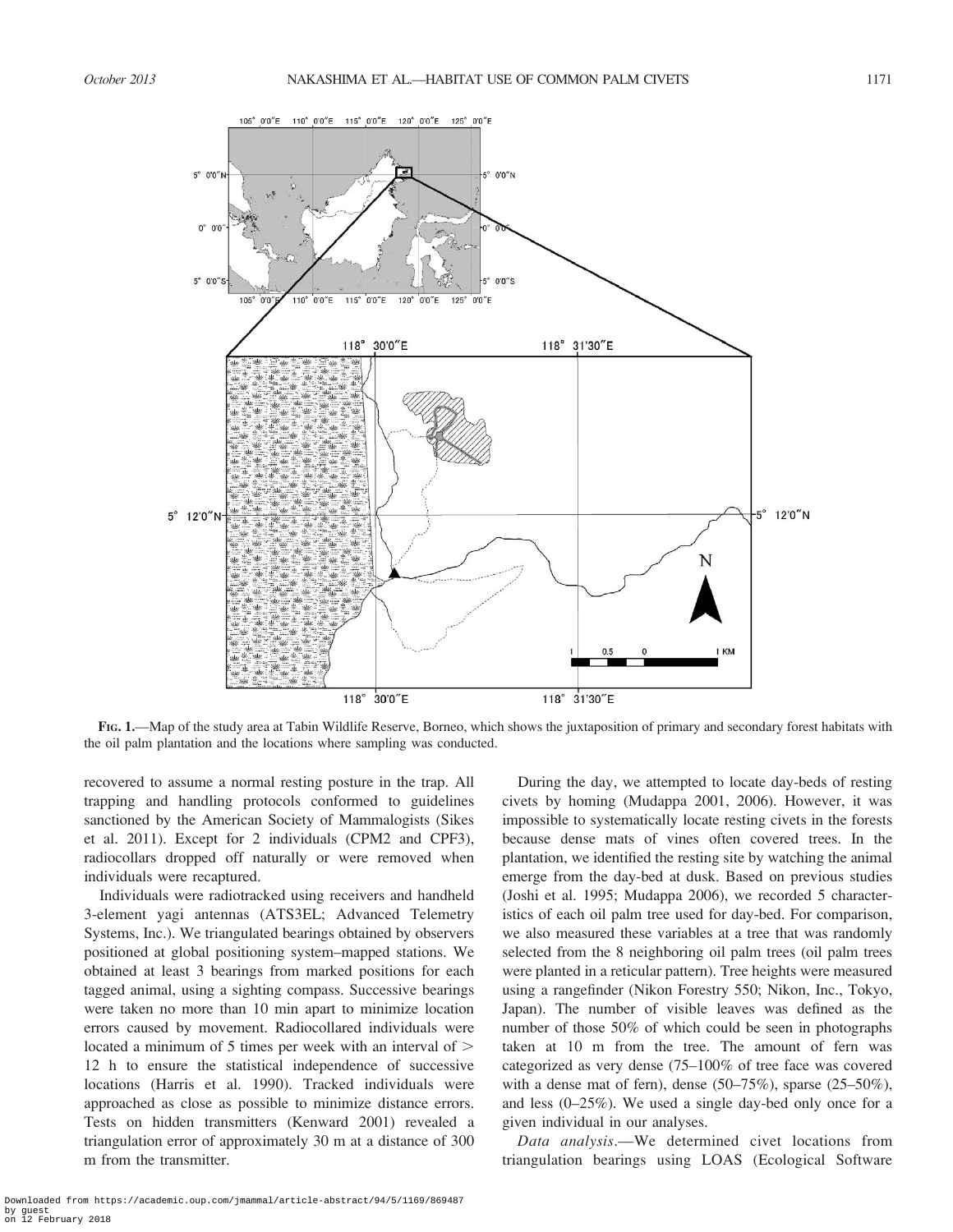Solution, Inc., Sacramento, California). We calculated home ranges using the 95% minimum convex polygon (MCP) method, with the Animal Movement Extension (Hooge and Eichenlaub 2000) of ArcView (ESRI 1999). These methods are commonly used, which enabled comparisons with other studies. ''Total home ranges'' were calculated using all locations. ''Day home ranges'' were calculated using locations recorded during the day (0700–1800 h), and ''night home ranges'' were calculated from night locations (1900– 0600 h). Asymptotic curves of total home range were obtained with  $> 100$  locations. Hence, we only calculated home ranges for individuals that were located  $> 100$  times.

To identify factors that determine home-range size, we analyzed data using a generalized linear model, with a normal error distribution and identity link function. We incorporated body mass (W) raised to 0.94 power (Lindstedt et al. 1986), the sex of the individual (SEX), and presence or absence of plantation in home range (SITE) into the independent factors. Because day-bed sites are easy to find, it is simpler to call these locations and artificially increase the number of locations, which are different from locations taken when the animals are foraging. To avoid this bias, we used night home range as the response variable. To account for differences in sampling effort among individuals, we also incorporated the number of locations (n) into the models. In this analysis, we did not differentiate between locations in primary and secondary forest because our sample size was too small and we tracked civets mainly in the nonfruiting season of 2 highly preferred pioneer plants (L. aculeata and E. diadenum; see "Results"), when fruit availability in the 2 forests was expected to be similar. For individuals tracked both in the July–September fruiting season and nonfruiting season, we used the home-range size estimated from locations obtained only in the nonfruiting season. The significance of these effects was assessed by mean values of Wald tests.

To analyze habitat use and its seasonal difference, we used only independent locations  $(> 12$  h apart) to avoid bias associated with autocorrelation (Swihart and Slade 1985). For individuals tracked both in the fruiting season and nonfruiting season, we tested seasonal differences in home-range size and space use (home-range shift). We calculated the difference in home-range size between 2 seasons and compared it to a null distribution (under the assumption of no seasonal difference in home-range size) obtained as follows. We randomly selected the same number of radiotracking locations as those obtained during the fruiting season and those during the nonfruiting season from total locations, and calculated the 95% MCP area difference between them. We repeated these procedures 1,000 times. We tested the presence or absence of home-range shift using similar procedures. We compared the proportion of home-range area overlapping between 2 seasons to a null distribution estimated by resampling. We performed this test on 95% MCP home range and 25% MCP home range (core area). For individuals inhabiting the primary or secondary forest, we tested whether space use was affected by fruit availability in each habitat. We compared the number of civet

radiotracking locations between fruiting and nonfruiting seasons of 2 highly preferred pioneer plants (see ''Results'') for each habitat (primary forest or secondary forest) using a chi-square test and residual analysis. In a subsequent analysis, we regarded the proportion of each habitat that was present in each animal's total home range as habitat availability, and we tested whether the animals used either forest more frequently than predicted by habitat availability using a chi-square goodness-of-fit test (White and Garrot 1990). We determined the area of primary forest according to the map drawn by Mitchell (1994). For the individuals inhabiting the forest– plantation boundary, we used chi-square tests to determine whether habitat use by civets was different between day and night on the basis of the number of locations in each habitat. We compared the number of daytime locations against habitat availability (the proportion of each habitat that was present in each animal's total home range) using a chi-square goodnessof-fit test to determine if one habitat was selected over the other.

To evaluate the preference for day-bed sites, we fit a generalized linear mixed model, with a binomial distribution and logit link function, using the lmer function of package lme4 (Bates and Sarkar 2008). We incorporated the civet individual (CIVET) into the model as a random effect. We gave an identity number (ID) to each sampling unit (a pair of day-bed tree and random tree, see above) and treated it as a random effect. We included 5 tree variables: tree height (HEIGHT), diameter at breast height (DBH), number of visible leaves (NLEAVES), percentage of fern coverage on the tree surface (FERN:  $0 =$ less,  $1 =$ sparse,  $2 =$ dense,  $3 =$ very dense), and presence or absence of mature fruits in the trees (FRUIT: 0  $=$  absence, 1  $=$  present). The significance of these effects was assessed by mean values of Wald tests. All statistical analyses were performed using R statistical environment (R Development Core Team 2008).

#### **RESULTS**

Diet and fruit availability.—Common palm civets were largely frugivorous in the secondary forests and the plantation (Fig. 2). Following fig and the other wild plant fruits (45.1% of feces), oil palm fruits (44.0%) were a major component of common palm civet diets in the plantation. Animals also were eaten (millipedes 16.5%, rodents 13.1%, and insects 2.1%).

Fruit species consumed by the civets in the secondary forest changed according to fruit availability (Fig. 2). Figs were constantly available throughout the study period, but 2 pioneer species, L. aculeata and E. diadenum, were abundant in the secondary forest from July to September (Fig. 2), and corresponding to the fruiting phenology of these 2 trees, civets changed fruit preference from figs to these pioneer plants (Fig. 2). Neither of these 2 tree species was present in the primary forest.

Home range.—We captured 15 adult individuals (7 males and 8 females). Sufficient data were collected to calculate total home ranges for 6 males and 6 females (Table 1). On average,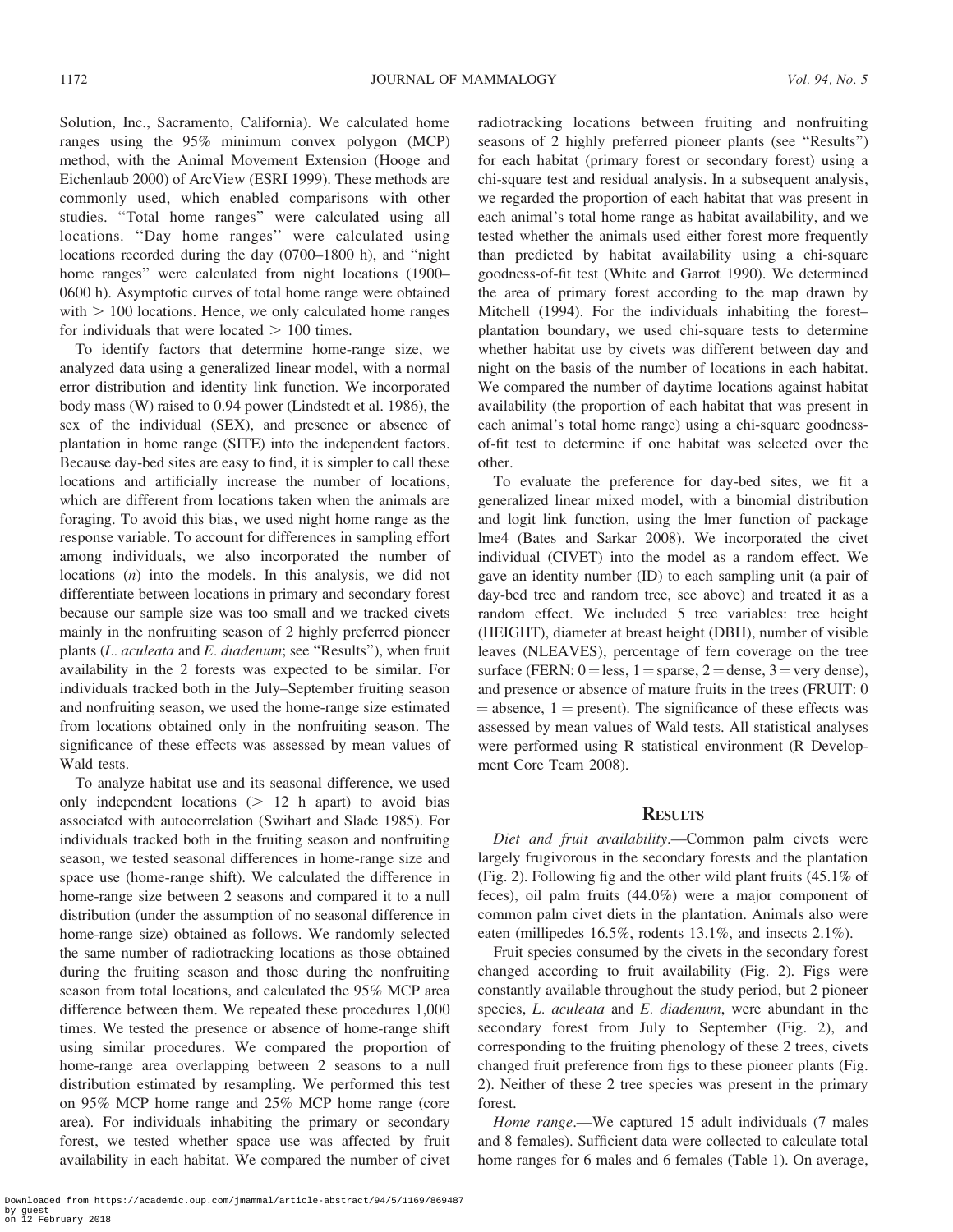

FIG. 2.—Fruiting phenology in a) primary forest and b) secondary forest, and c) the contents of common palm civet (Paradoxurus hermaphroditus) feces collected along Core Area road in Tabin Wildlife Reserve in 2008.

males ( $\bar{X} \pm SD$ ; 2.2  $\pm 0.3$  kg, n = 6) were slightly heavier than females  $(2.0 \pm 0.3 \text{ kg}, n = 6)$ , but masses were not significantly different ( $W = 28.0$ ,  $P = 0.12$ ). Males had much larger total home ranges ( $(\bar{X} \pm SD)$ ) than females (males: 95%) MCP: 79.3  $\pm$  66.4 ha; females: 95% MCP: 29.8  $\pm$  18.9 ha), a difference that was statistically significant ( $W = 34.0$ ,  $P =$ 0.008). Total home ranges (95% MCP) of 6 radiocollared individuals (3 males and 3 females) partly encompassed the oil palm plantation, whereas 3 others (1 male and 2 females) used both primary and secondary forest (Fig. 3; Table 1). Home ranges overlapped between and within sexes in both plantation and forest habitats (Fig. 3). We also regularly observed uncollared individuals in the home ranges of these 12 radiotracked individuals.

Night home-range size (95% MCP) was positively related to body mass (coefficient  $\pm$  *SE* = 160.24  $\pm$  35.96, t = 4.45, P = 0.003) and negatively related to the presence of oil palm plantation (coefficient =  $-49.06 \pm 22.12$ ,  $t = -2.21$ ,  $P =$ 0.062). Effects of sex (coefficient =  $16.01 \pm 20.25$ ,  $t = 0.79$ , P  $= 0.455$ ) and the number of locations (coefficient  $= -0.67 \pm 0.67$ 0.52,  $t = -1.280$ ,  $P = 0.241$ ) was not significant (overall model:  $F = 8.842, P = 0.006.$ 

Habitat use.—We successfully tracked 3 individuals (M380, F420, and F543) throughout both the nonfruiting and July–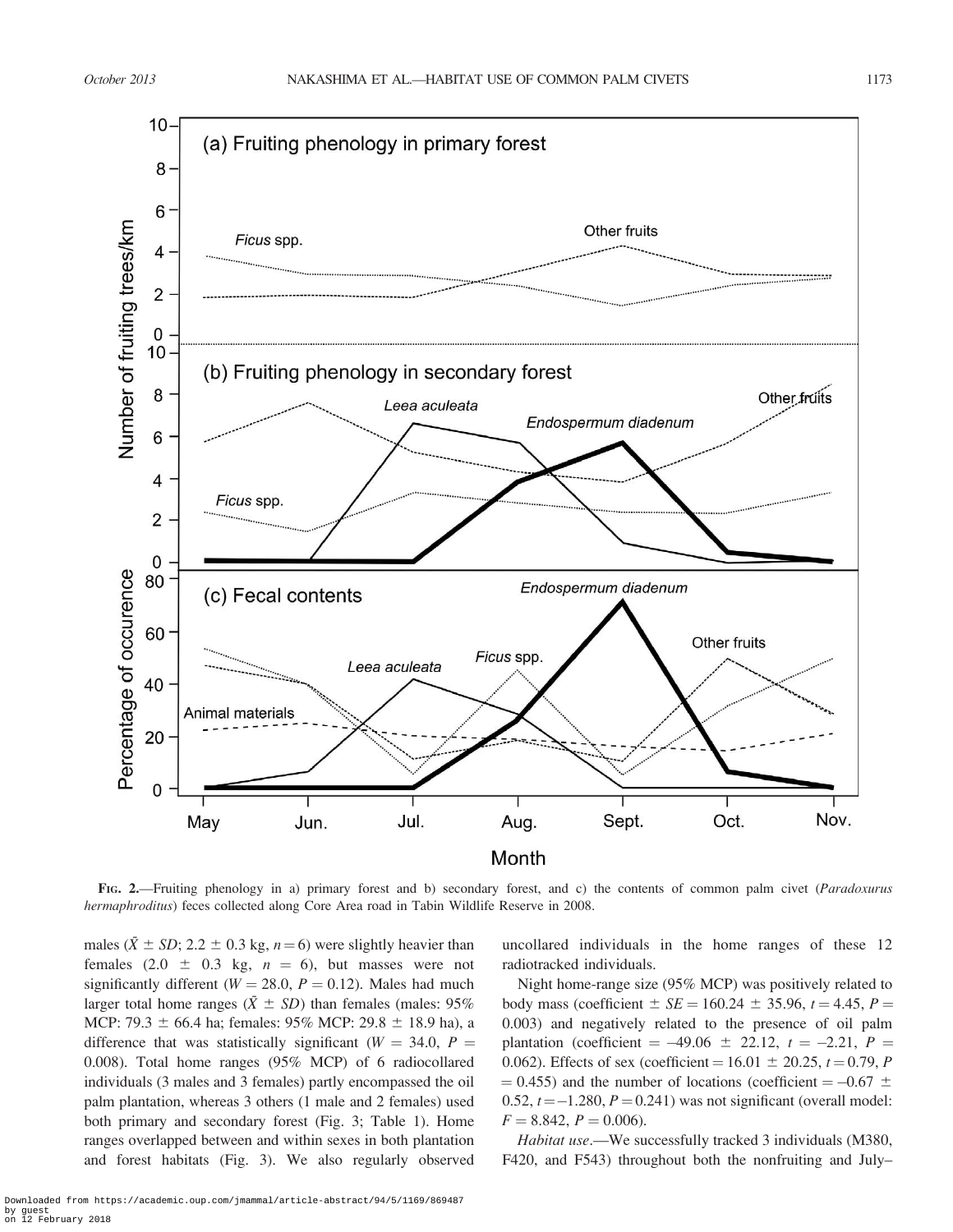TABLE 1.—Home-range size (ha) of the common palm civet (Paradoxurus hermaphroditus) in the Tabin Wildlife Reserve, Sabah, Borneo. n is the number of independent locations. Asterisks (\*) indicate that a plot of the number of fixes versus home-range size exhibited an asymptotic relationship.  $MCP =$  minimum convex polygon.

|                   |            |                   |                  | <b>Mass</b> |                   |                  | Day range (ha) |                  | Night range (ha) |                  | Total range (ha) | Locations in        | Day-beds             |
|-------------------|------------|-------------------|------------------|-------------|-------------------|------------------|----------------|------------------|------------------|------------------|------------------|---------------------|----------------------|
| Identification    | <b>Sex</b> | Date collared     | Date signal lost | (kg)        | Site <sup>a</sup> | $\boldsymbol{n}$ | 95% MCP        | $\boldsymbol{n}$ | 95% MCP          | $\boldsymbol{n}$ | 95% MCP          | plantation $(\%)^b$ | located <sup>c</sup> |
| M525              | М          | January 2008      | 7 July 2008      | 1.8         | F                 | 81               | 35.8           | 61               | 41.4             | 142              | $43.1*$          |                     |                      |
| $M380^d$          | M          | 22 January 2008   | 11October 2008   | 2.6         | F                 | 75               | 121.1          | 87               | $177.1*$         | 162              | 176.7*           |                     |                      |
| M345              | М          | 1 February 2008   | 19 July 2008     | 2.1         | F                 | 88               | $32.9*$        | 103              | $42.1*$          | 191              | $50.0*$          |                     |                      |
| CPM1              | М          | 15 September 2007 | 19 April 2008    | 2.1         | F <sub>O</sub>    | 53               | 11.1           | 55               | 20.4             | 108              | $19.7*$          | 68 (62.5)           | 11                   |
| CPM <sub>2</sub>  | М          | 17 September 2007 | 27 January 2008  | 2.7         | F <sub>O</sub>    | 45               | 118.5*         | 57               | 134.9            | 102              | $145.0*$         | 25(24.5)            | 12                   |
| CPM <sub>3</sub>  | M          | 19 September 2007 | 18 March 2008    | 2.2         | F <sub>O</sub>    | 99               | 12.5           | 93               | $36.0*$          | 192              | $40.9*$          | 141 (73.4)          |                      |
| F543 <sup>d</sup> | F          | 15 January 2007   | 15 November 2008 | 1.8         | F                 | 177              | $25.8*$        | 80               | 29.4             | 257              | $34.9*$          |                     |                      |
| F480              | F          | 9 February 2008   | 10 July 2009     | 1.7         | F                 | 55               | 9.7            | 62               | 17.7             | 117              | $17.9*$          |                     |                      |
| F420 <sup>d</sup> | F          | 3 February 2008   | 9 October 2009   | 2.1         | F                 | 107              | $22.3*$        | 94               | $F21.7*$         | 201              | $26.5*$          |                     |                      |
| CPF1              | F          | 15 September 2007 | 3 March 2008     | 2.1         | F <sub>O</sub>    | 78               | 45.0           | 37               | 43.8             | 115              | 54.8*            | 106(92.1)           | 12                   |
| CPF <sub>2</sub>  | F          | 21 September 2007 | 15 April 2008    | 2.2         | F <sub>O</sub>    | 76               | 22.2           | 35               | 25.2             | 111              | $33.2*$          | 66(59.5)            | 8                    |
| CPF3              | F          | 25 September 2007 | 12 June 2008     | 1.7         | F <sub>O</sub>    | 79               | $9.7*$         | 52               | $9.2*$           | 131              | $10.5*$          | 101(77.1)           | 28                   |

<sup>a</sup> Home range covering forest (F), plantation (O), and both (FO).

<sup>b</sup> Day-beds were systematically searched for only in plantations.

<sup>c</sup> Percentage of the total number in the plantation of all locations.

<sup>d</sup> Individuals tracked throughout the fruiting season and nonfruiting season of the preferred pioneer plants.

September fruiting seasons of L. aculeata and E. diadenum. These animals consumed fruits of these pioneer trees located outside the ranging area of the nonfruiting season. Consequently, home-range sizes (95% MCP) significantly

increased in the fruiting season in all 3 individuals (M380: nonfruiting season versus fruiting season  $= 57.3$  ha versus 195.0 ha,  $P < 0.001$ ; F420: 19.9 ha versus 24.8 ha,  $P = 0.020$ ; F543: 11.6 ha versus 30.1 ha,  $P = 0.011$ ; Fig. 4). The home



FIG. 3.—Total home ranges (95% minimum convex polygon) of adult common palm civets (Paradoxurus hermaphroditus) in the Tabin Wildlife Reserve and adjacent oil palm plantation, based on nocturnal and diurnal locations taken during the nonfruiting season.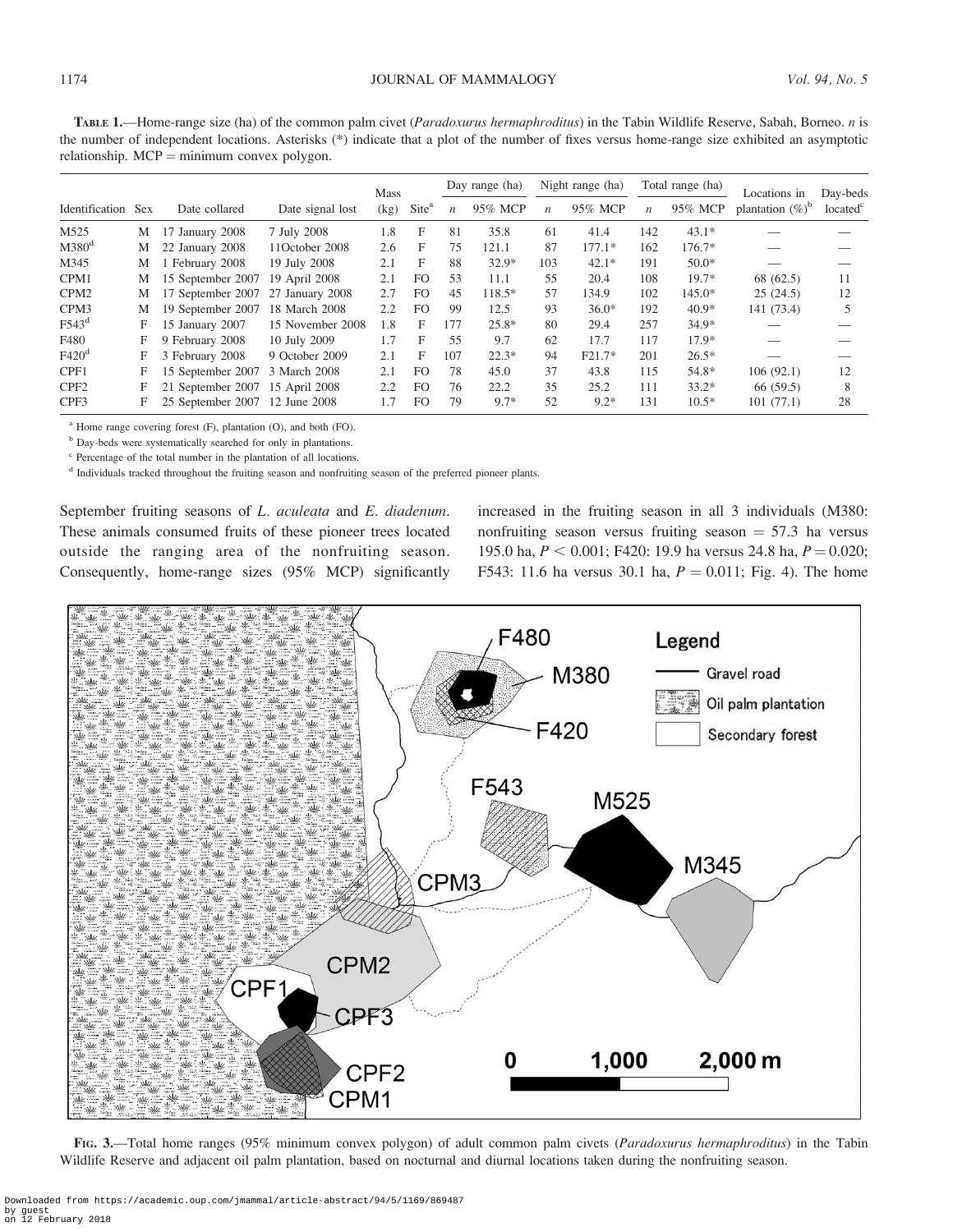

FIG. 4.—Home ranges (95% minimum convex polygon) and their core areas (25% minimum convex polygon) of common palm civets (Paradoxurus hermaphroditus) in a) the fruiting season and b) the nonfruiting season in Tabin Wildlife Reserve. The area outside of the primary forest was logged secondary forest (see Fig. 1). All 3 individuals significantly increased home-range size and shifted home-range area between the fruiting season and the nonfruiting season (see text).

ranges significantly shifted between the 2 seasons (M380:  $P =$ 0.005; F420:  $P = 0.010$ ; F543:  $P = 0.033$ ; Fig. 4). The core area of home ranges (25% MCP) also shifted between the seasons (M380:  $P = 0.005$ ; F420:  $P = 0.010$ ; F543:  $P = 0.033$ ; Fig. 4). Two civets inhabiting the primary–secondary forest boundary (M380 and F420) used secondary forests more frequently in the fruiting season than in nonfruiting seasons (M380:  $\chi^2_{1}$  = 18.65,  $P < 0.001$ ; F420:  $\chi^2$ <sub>1</sub> = 26.4,  $P < 0.001$ ). Their use of

secondary forest during the fruiting season did not differ significantly from that expected based on availability (M380:  $\chi^2_{1} = 1.12, P = 0.290; F420; \chi^2_{1} = 0.70, P = 0.400.$ 

In the forest–plantation boundary, except for CPF3, significantly fewer daytime locations were obtained in the plantation than was expected from habitat availability (Table 2). Home ranges of only 2 individuals (CPF1 and CPM2) overlapped small fragments of secondary forest in the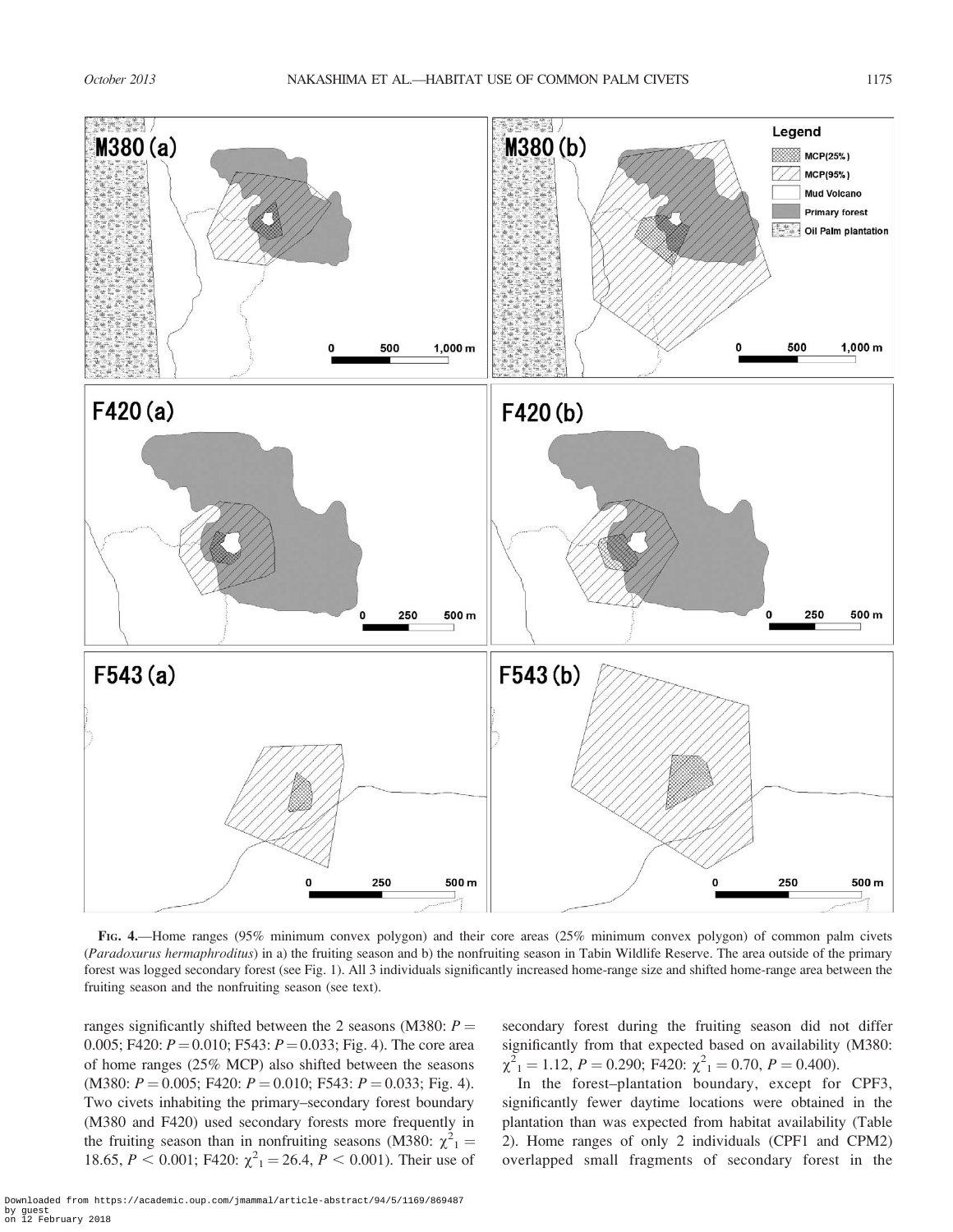| <b>TABLE 2.—Daytime habitat selection of the common palm civets that inhabit the secondary forest-plantation boundary of Tabin Wildlife</b>             |  |
|---------------------------------------------------------------------------------------------------------------------------------------------------------|--|
| Reserve, Borneo. $+$ = significantly selected, $-$ = significantly avoided, NP = small forest fragments not present, NS = neither selected nor avoided. |  |
| Small forest fragments in the plantation were present in home ranges of only 2 individuals (CPM2 and CPF1).                                             |  |

| Identification   |       | d.f. |         | Forest    | Plantation | Small forest fragments |
|------------------|-------|------|---------|-----------|------------|------------------------|
| CPM1             | 6.57  |      | 0.01    |           |            | NP                     |
| CPM <sub>2</sub> | 20.1  |      | < 0.001 |           |            | <b>NS</b>              |
| CPM3             | 11.71 |      | < 0.001 |           |            | NP                     |
| CPF1             | 28.15 |      | < 0.001 |           |            |                        |
| CPF <sub>2</sub> | 42.41 |      | < 0.001 |           |            | NP                     |
| CPF3             | 0.13  |      | 0.717   | <b>NS</b> | <b>NS</b>  | NP                     |

plantation, and only CPF1 selectively used the forest fragments. Four individuals (CPM1, CPM3, CPF1, and CPF2) used the plantation more frequently during the night than during the day ( $P < 0.05$ ), although 2 others (CPM2 and CPF3) did not use the habitats differently between day and night ( $P > 0.05$ ).

Day-bed use.—We located 51 different day-bed sites in plantation habitat. Civets rested in oil palm trees (74.5% of locations) or on the ground within dense vegetation (25.5%). Individual civets often rested in the same trees on different occasions: 24.2% of the sites were used 2 or more times. In particular, CPF3 used the same oil palm trees with a dense mat of ferns during a 2-month period. Oil palm trees that were used for day-beds had significantly more leaves (coefficient  $\pm SE =$  $0.011 \pm 0.047$ ,  $Z = 2.26$ ,  $P = 0.024$ ) and a denser mat of ferns (coefficient  $= 0.720 \pm 0.244$ ,  $Z = 2.94$ ,  $P = 0.003$ ) than random trees that were not known to be used (overall model:  $\chi^{2}_{1}$  = 28.9, P < 0.001; Table 3). Although we did not systematically locate day-bed sites in the forest, we observed that civets rested in vine tangles, on the ground with dense herbaceous mat, or in tree hollows. One female (F543) and 1 male (M525) that inhabited a heavily disturbed area of logged secondary forest (Fig. 3) used the same tree hollows repeatedly.

#### **DISCUSSION**

Our results provide some of the 1st estimates of space use and habitat selection of the common palm civet in humandisturbed habitats. Total home-range sizes of civets in our study were much smaller than comparable estimates from Thailand, whereas our estimates seemed to be larger than those from Nepal: mean 100% MCP home-range size of 2 males was

TABLE 3.—Summary of generalized linear mixed model analysis (n  $=$  76) for the determinants of day-bed selection by common palm civets (overall model:  $\chi^2_1 = 28.9$ ,  $P < 0.001$ ). The results of Wald tests on fixed effects are shown. Covariates are defined in the ''Materials and Methods.''

| Covariates     | Estimate | Ζ       | P       |
|----------------|----------|---------|---------|
| <b>DBH</b>     | $-0.01$  | $-1.68$ | 0.092   |
| <b>HEIGHT</b>  | $-0.13$  | $-0.80$ | 0.421   |
| <b>NLEAVES</b> | 0.11     | 2.26    | 0.024   |
| <b>FERN</b>    | 0.72     | 2.94    | < 0.001 |
| <b>FRUIT</b>   | $-0.59$  | $-0.87$ | 0.387   |

Downloaded from https://academic.oup.com/jmammal/article-abstract/94/5/1169/869487 by guest on 12 February 2018

1,060 ha in a mosaic of dry tropical forest in Thailand (Rabinowitz 1991), and that of 2 males and 1 female was 2,200 ha and 1,400 ha, respectively, in a dry evergreen forest in southern Thailand (Grassman 1998). In Nepal, the mean total 100% MCP home range was 14.1 ha (Joshi et al. 1995), although this estimate is not directly comparable to our estimates because of different sampling methods. These differences may be explained by the larger body sizes (often  $>$  4 kg) of common palm civets in Thailand, or by differences in habitat productivity between the sites (Joshi et al. 1995; Grassman 1998).

In our study, common palm civets consumed fruits from early-successional trees in logged, secondary forest and from oil palms in the plantation. Temporal and spatial variation in fruit availability also affected space use within these humanmodified habitats: home-range size was negatively affected by the presence of oil palm plantation within night home range, possibly because of the high fruit availability. In forest, 3 civets (1 male and 2 females) changed the space use during the fruiting season of specific pioneer plants: they visited the fruiting trees outside the ranging area of nonfruiting season. Along the primary–secondary forest boundary, 2 individuals used 2 pioneer fruiting tree species (L. aculeata and E. diadenum) more frequently in the fruiting season than in nonfruiting seasons. In Nepal, Joshi et al. (1995) found that home ranges of common palm civets were smaller during February and June, when the fruits of Coffea benghalensis and Murraya koenigii were abundant, and largest in March–May when ripe fruits were clumped and scarce on the landscape. Home ranges of civets overlapped significantly, especially when fruiting trees were at low densities or were clustered in distribution. Our findings therefore concur with those of studies from more natural settings that emphasize the importance of fruit availability and spatial distribution as determinants of space use of common palm civets.

Our results suggest that the availability of day-beds also influences use of plantation habitats by common palm civets. We found that dense cover was an important component of daytime rest sites in these areas: civets selected oil palm trees with thick leaves, dense ferns, and a thick mat of vegetation on the ground. Like those day-beds that we encountered in forest habitats, these substrates always completely concealed the animal. In Nepal, Joshi et al. (1995) reported that common palm civets rested in trees, choosing the tallest and largest tree in their immediate area at dawn. In addition, they rested more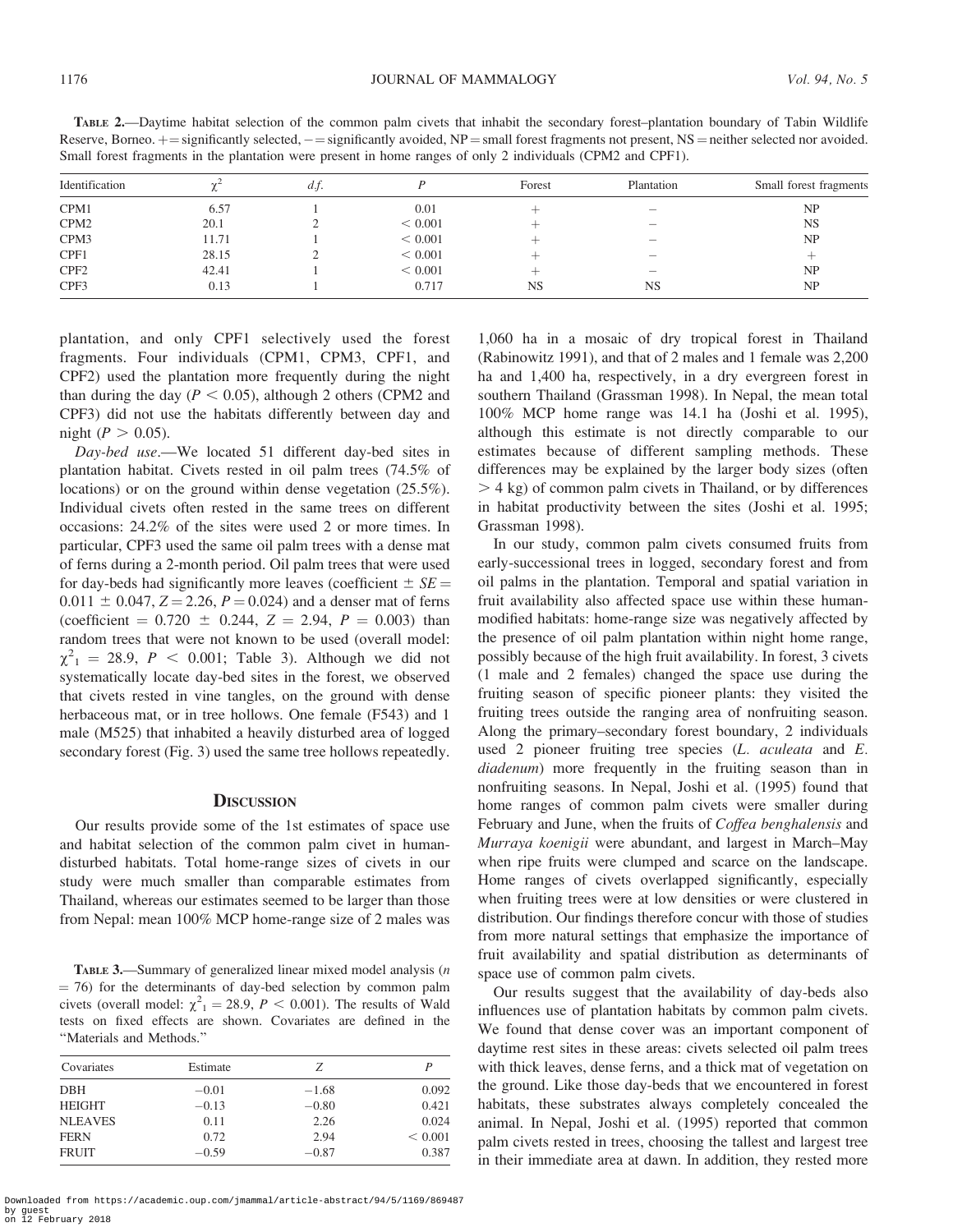often in trees covered with dense vines than in trees without vines or holes, and trees with vines or holes were used for several consecutive days, whereas those lacking these features were not (Joshi et al. 1995). In India, Mudappa (2006) reported that brown palm civets (Paradoxurus jerdoni) most often used dreys of Indian giant squirrels (Ratufa indica), followed by trees with hollows and vine tangles. Although Mudappa (2006) argued that the height and size of trees are the primary criteria for day-bed choice, our findings suggest that common palm civets primarily select day-bed locations in plantations that can hide their body completely.

However, it is important to note that, in all but 1 case, civets were found less often in the plantation during the daytime than would be expected based on habitat availability, which suggests that suitable rest sites are limited within the plantation, and that civets often return to the forest to rest during the day. When civets did rest in the plantation, they used oil palm trees with specific characteristics that differed from the surrounding trees. They also often used the same trees repeatedly, as they did in the logged secondary forest. Collectively, these observations suggest that the availability of suitable day-bed sites may be limited in disturbed habitats.

Our results reveal that the availability and abundance of fruits and suitable day-bed sites are important factors that influence space use of common palm civets, and thus may be key resources in human-modified habitats. In terms of fruit availability, our results imply that the heavily logged forest in Tabin might provide suitable habitat for common palm civets. However, previous studies (e.g., Heydon and Bulloh 1997) have reported that the availability of figs and other fruits is often lower in logged forests, resulting in declines of many frugivorous mammals, including palm civets (Heydon and Bulloh 1997). In such areas, planting fleshy-fruited plants may enhance the habitat quality not only for common palm civets, but also for disturbance-vulnerable large frugivores, such as orangutans (Pongo pygmaeus—Ong 2010). Our results suggest that  $E$ . *diadenum* may be a good candidate for planting because it yields an extremely large crop and is consumed by various frugivores, including orangutans and small-toothed palm civets (Arctogalidia trivirgata—Y. Nakashima and M. Nakabayashi, pers. obs.).

It also may be important to increase abundance of suitable day-beds in heavily logged areas as well as in plantations. In the logged forest within the Tabin Wildlife Reserve, common palm civets sometimes rested in caves, tree hollows, and vine tangles. Although provision of nest boxes may not be a logistically or economically feasible option in rain-forest environments like those in this study, another possibility would be to promote the conservation value of vine tangles in logged forests. Lianas are regarded as pests that suppress the regeneration of commercial trees and increase the mortality of trees (Johns 1997); however, lianas also may provide day-bed sites, food for many animals, including civets (McConkey 2009; Nakashima et al. 2010b), and canopy-to-canopy access for arboreal animals (Emmons and Gentry 1983).

## **ACKNOWLEDGMENTS**

We thank Economic Planning Unit Malaysia, and the Sabah Wildlife Department for permitting us to conduct research in Sabah, Malaysia. We are grateful to J. Yamagiwa, N. Nakagawa, M. Nakamura, E. Inoue, G. Hanya, and H. Matsubayashi for their encouragement and suggestions. Our research was supported by the Research Fund of Japan Society for the Promotion of Science, a Japan Society for the Promotion of Science Research Fellowships for Young Scientists awarded to YN, and by the Global COE Program A06 awarded to Kyoto University.

# LITERATURE CITED

- BATES, D., AND D. SARKAR. 2008. lme4: linear mixed-effects models using S4 classes. http://cran.r-project.org/web/packages/lme4/index. html. Accessed 1 June 2012.
- CANNON, C. H., D. R. PEART, M. LEIGHTON, AND K. KARTAWINATA. 1994. The structure of lowland rainforest after selective logging in West Kalimantan, Indonesia. Forest Ecology and Management 1994:49–68.
- COLON, C. P. 2002. Ranging behaviour and activity of the Malay civet (Viverra tangalunga) in a logged and an unlogged forest in Danum Valley, East Malaysia. Journal of Zoology London 257:473–485.
- DUCKWORTH, J. W., P. WIDMANN, C. CUSTODIO, J. C. GONZALEZ, A. JENNINGS, AND G. VERON. 2008. Paradoxurus hermaphroditus. In: IUCN 2011. IUCN Red list of threatened species. Version 2011.2. www.iucnredlist.org. Accessed 12 June 2012.
- EMMONS, L. H., AND A. H. GENTRY. 1983. Tropical forest structure and the distribution of gliding and prehensile-tailed vertebrates. American Naturalist 121:513–524.
- ESRI. 1999. ArcView. Version 3.2. Environmental System Research Institute, Inc., Redlands, California.
- FURUICHI, T., C. HASHIMOTO, AND Y. TASHIRO. 2000. Fruit availability and habitat use by chimpanzees in the Kalinzu Forest, Uganda: examination of fallback foods. International Journal of Primatology 22:929–945.
- GRASSMAN, L. I., JR. 1998. Movements and fruit selection of two Paradoxurinae species in a dry evergreen forest in southern Thailand. Small Carnivore Conservation 19:25–29.
- HARRIS, S., W. J. CRESSWELL, P. G. FORDE, W. J. TREWHWLLA, T. WOOLLARD, AND S. WRAY. 1990. Home-range analysis using radiotracking data—a review of problems and techniques particularly as applied to the study of mammals. Mammal Review 20:97–123.
- HEYDON, M. J., AND P. BULLOH. 1996. The impact of selective logging on sympatric civet species in Borneo. Oryx 30:31–36.
- HEYDON, M. J., AND P. BULLOH. 1997. Mousedeer densities in a tropical rainforest: the impact of selective logging. Journal of Applied Ecology 34:484–496.
- HOOGE, P., AND B. EICHENLAUB. 2000. Animal movement extension to ArcView. Version 2.0. Alaska Science Center Biological Science Office, United States Geological Survey, Anchorage.
- JENNINGS, A. P., AND G. VERON. 2009. Family Viverridae (civets, genets, and oyans). Pp. 174–232 in Handbook of the mammals of the world. Vol. 1. Carnivores (D. E. Wilson and R. A. Mittermeier, eds.). Lynx Edicions, Barcelona, Spain.
- JOHN, G. A. 1997. Timber production and biodiversity conservation in tropical rain forests. Cambridge University Press, Cambridge, United Kingdom.
- JOSHI, A. R., J. L. D. SMITH, AND F. J. CUTHBERT. 1995. Influence of food distribution and predation pressure on spacing behavior in palm civets. Journal of Mammalogy 76:1205–1212.